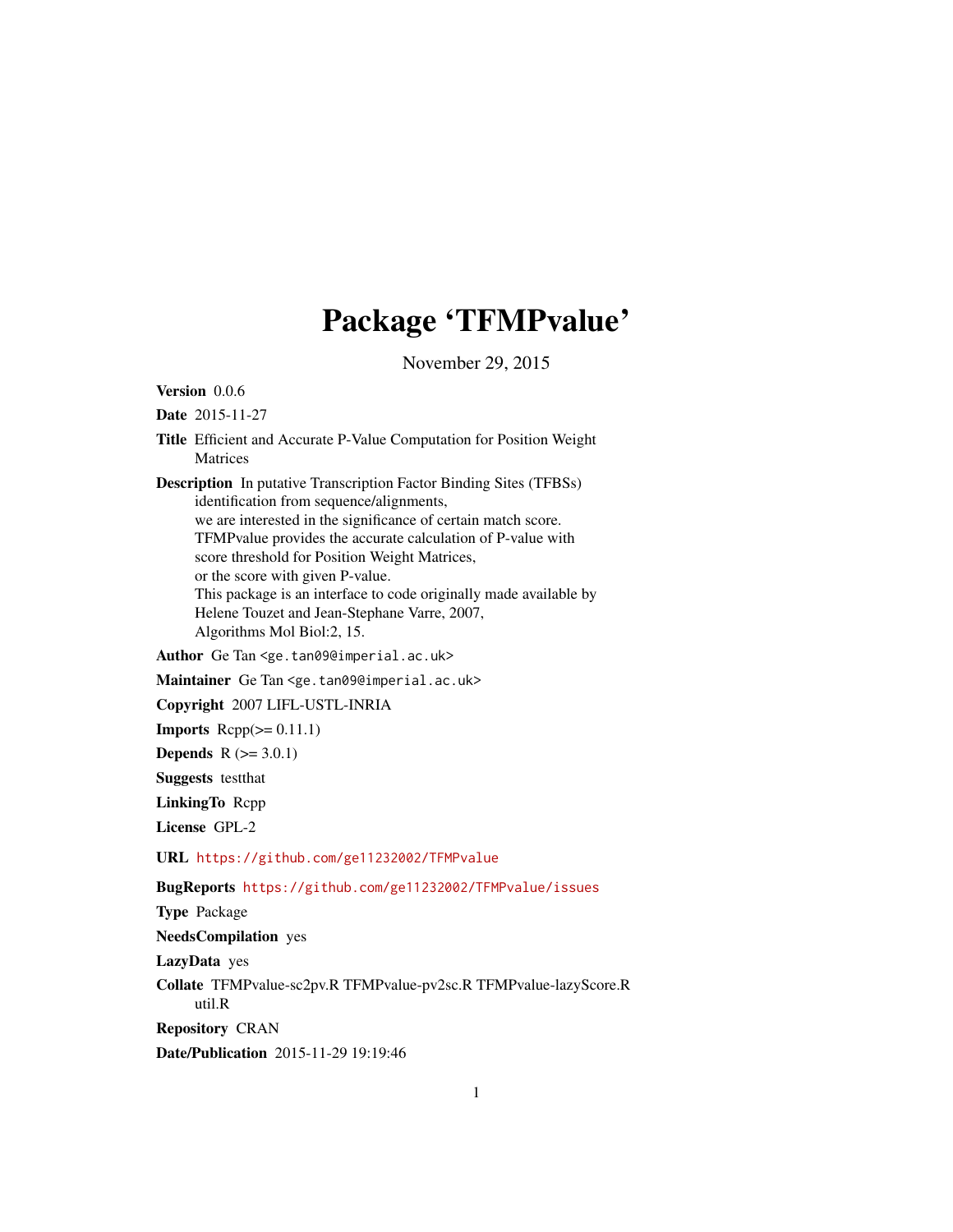### <span id="page-1-0"></span>R topics documented:

| Index | - 6 |
|-------|-----|

TFMPvalue-package *Efficient and accurate P-value computation for Position Weight Matrices*

#### Description

This package provides a novel algorithm that solves the P-value calculation problem given the score based on a Postion Weight Matrices (PWMs), or the reverse problem: finding the score give the desired P-value. This package is an interface to code originally made available by Helene Touzet and Jean-Stephane Varre, 2007, Algorithms Mol Biol:2, 15.

#### Details

The original code is taken from [http://bioinfo.lifl.fr/TFM/TFMpvalue/TFM-Pvalue.tar.](http://bioinfo.lifl.fr/TFM/TFMpvalue/TFM-Pvalue.tar.gz) [gz](http://bioinfo.lifl.fr/TFM/TFMpvalue/TFM-Pvalue.tar.gz), retrived 26/03/2014.

The algorithm is described in Touzet, H., and Varre, J.-S. (2007). Efficient and accurate P-value computation for Position Weight Matrices. Algorithms Mol Biol 2, 15.

#### Author(s)

Ge Tan

TFMLazyScore *Compute the score from P-value.*

#### Description

Computes the score threshold associated with P-value p using the algorithm of Beckstette 2006.

#### Usage

TFMLazyScore(mat, pvalue, bg=c(A=0.25, C=0.25, G=0.25, T=0.25), type=c("PFM", "PWM"), granularity=1e-5)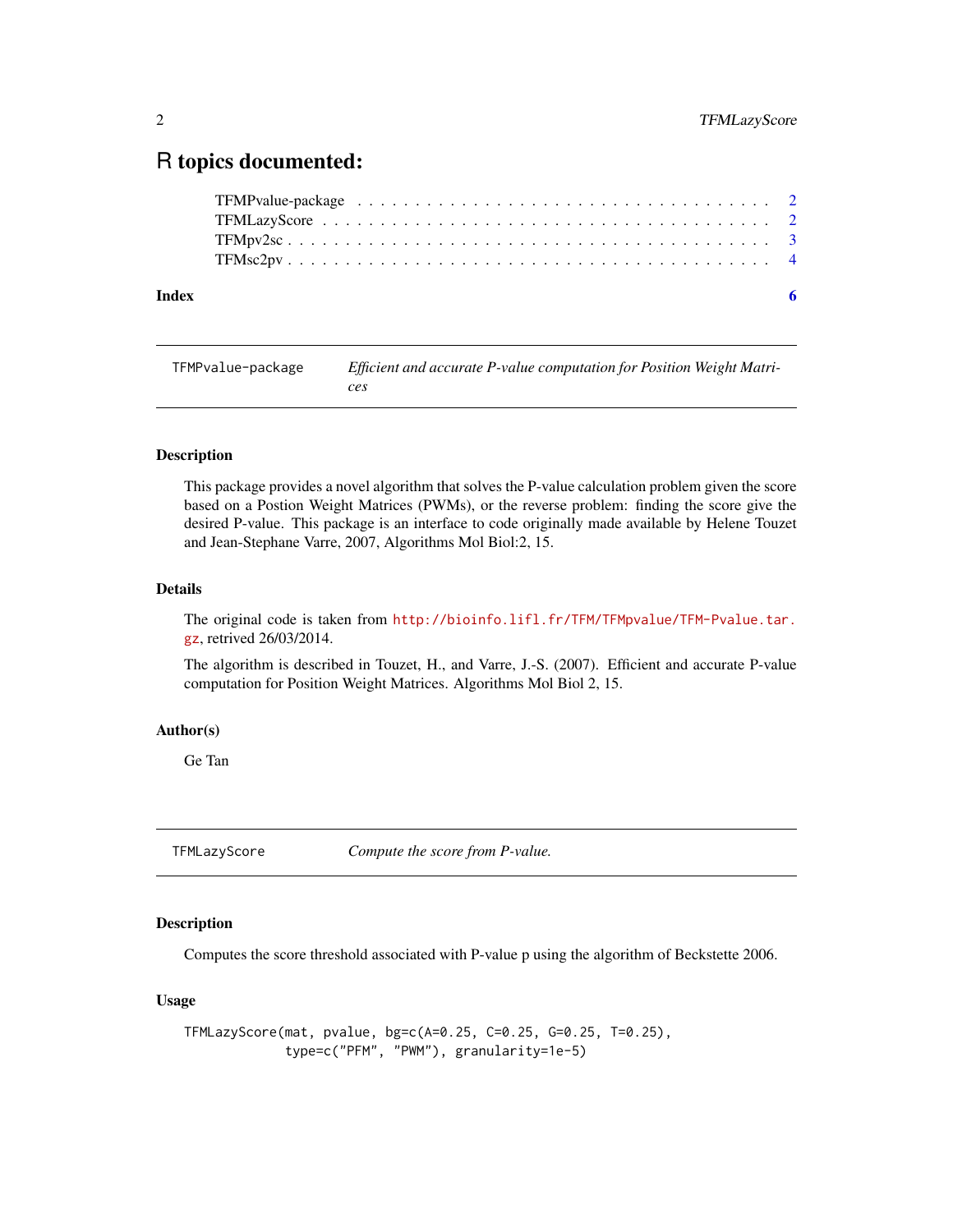#### <span id="page-2-0"></span>TFMpv2sc 3

#### Arguments

| mat         | The input matrix. It can be a Position Frequency Matrix (PFM) or Position<br>Weight Matrix (PWM) in log ratio. The matrix must have row names with "A",<br>"C", "G", "T". |
|-------------|---------------------------------------------------------------------------------------------------------------------------------------------------------------------------|
| pvalue      | The required P-value.                                                                                                                                                     |
| bg          | The background frequency of the sequences. A numeric vector with names "A",<br>"C", "G", "T".                                                                             |
| type        | The type of input matrix. Can be "PFM" or "PWM".                                                                                                                          |
| granularity | The granularity used in the computation.                                                                                                                                  |

#### Value

The score is returned based on the matrix, given P-value and granularity.

#### Author(s)

Ge Tan

#### Examples

```
## This example is not tested due to running time > 5s
pfm <- matrix(c(3, 5, 4, 2, 7, 0, 3, 4, 9, 1, 1, 3, 3, 6, 4, 1, 11,
                0, 3, 0, 11, 0, 2, 1, 11, 0, 2, 1, 3, 3, 2, 6, 4, 1,
                8, 1, 3, 4, 6, 1, 8, 5, 1, 0, 8, 1, 4, 1, 9, 0, 2, 3,
                9, 5, 0, 0, 11, 0, 3, 0, 2, 7, 0, 5),
              nrow = 4, dimnames = list(c("A", "C", "G", "T")))
bg <- c(A=0.25, C=0.25, G=0.25, T=0.25)
pvalue <- 1e-5
type <- "PFM"
granularity <- 1e-5
TFMLazyScore(pfm, pvalue, bg, type, granularity)
```
TFMpv2sc *Compute score from P-value.*

#### Description

Computes the score threshold associated with a P-value.

#### Usage

```
TFMpv2sc(mat, pvalue, bg=c(A=0.25, C=0.25, G=0.25, T=0.25),
         type=c("PFM", "PWM"))
```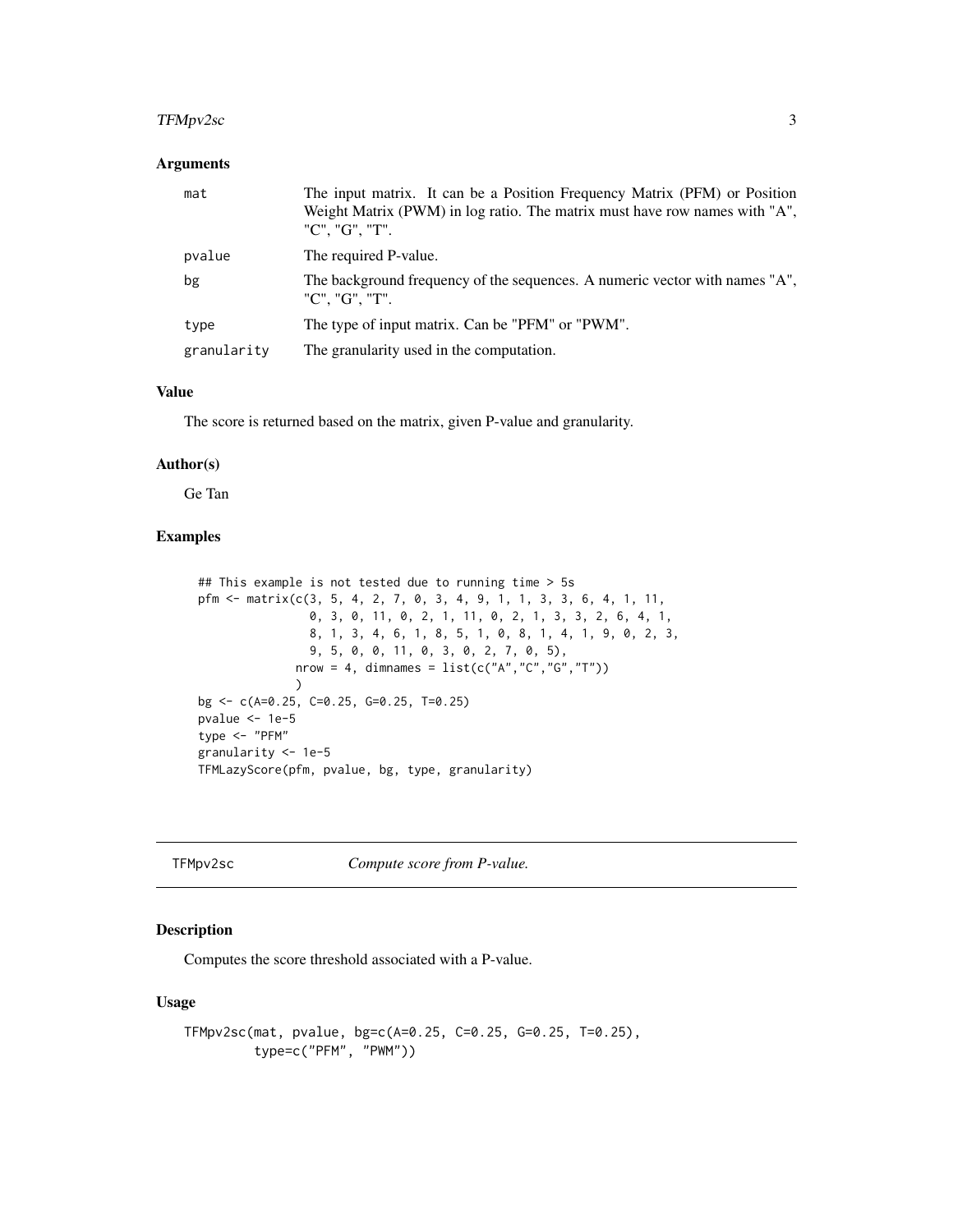#### <span id="page-3-0"></span>Arguments

| mat    | The input matrix. It can be a Position Frequency Matrix (PFM) or Position<br>Weight Matrix (PWM) in log ratio. The matrix must have row names with "A",<br>"C". "G". "T". |
|--------|---------------------------------------------------------------------------------------------------------------------------------------------------------------------------|
| pvalue | The required P-value.                                                                                                                                                     |
| bg     | The background frequency of the sequences. A numeric vector with names "A",<br>"C". "G". "T".                                                                             |
| type   | The type of input matrix. Can be "PFM" or "PWM".                                                                                                                          |

#### Value

The score is returned based on the matrix, given P-value.

#### Author(s)

Ge Tan

#### References

Touzet, H., and Varre, J.-S. (2007). Efficient and accurate P-value computation for Position Weight Matrices. Algorithms Mol Biol 2, 15.

#### Examples

```
pfm <- matrix(c(3, 5, 4, 2, 7, 0, 3, 4, 9, 1, 1, 3, 3, 6, 4, 1, 11,
                0, 3, 0, 11, 0, 2, 1, 11, 0, 2, 1, 3, 3, 2, 6, 4, 1,
                8, 1, 3, 4, 6, 1, 8, 5, 1, 0, 8, 1, 4, 1, 9, 0, 2, 3,
                9, 5, 0, 0, 11, 0, 3, 0, 2, 7, 0, 5),
              nrow = 4, dimnames = list(c("A", "C", "G", "T")))
bg <- c(A=0.25, C=0.25, G=0.25, T=0.25)
pvalue <- 1e-5
type <- "PFM"
score <- TFMpv2sc(pfm, pvalue, bg, type)
```
TFMsc2pv *Compute P-value from score.*

#### Description

Computes the P-value associated with a score threshold.

#### Usage

```
TFMsc2pv(mat, score, bg=c(A=0.25, C=0.25, G=0.25, T=0.25),
         type=c("PFM", "PWM"))
```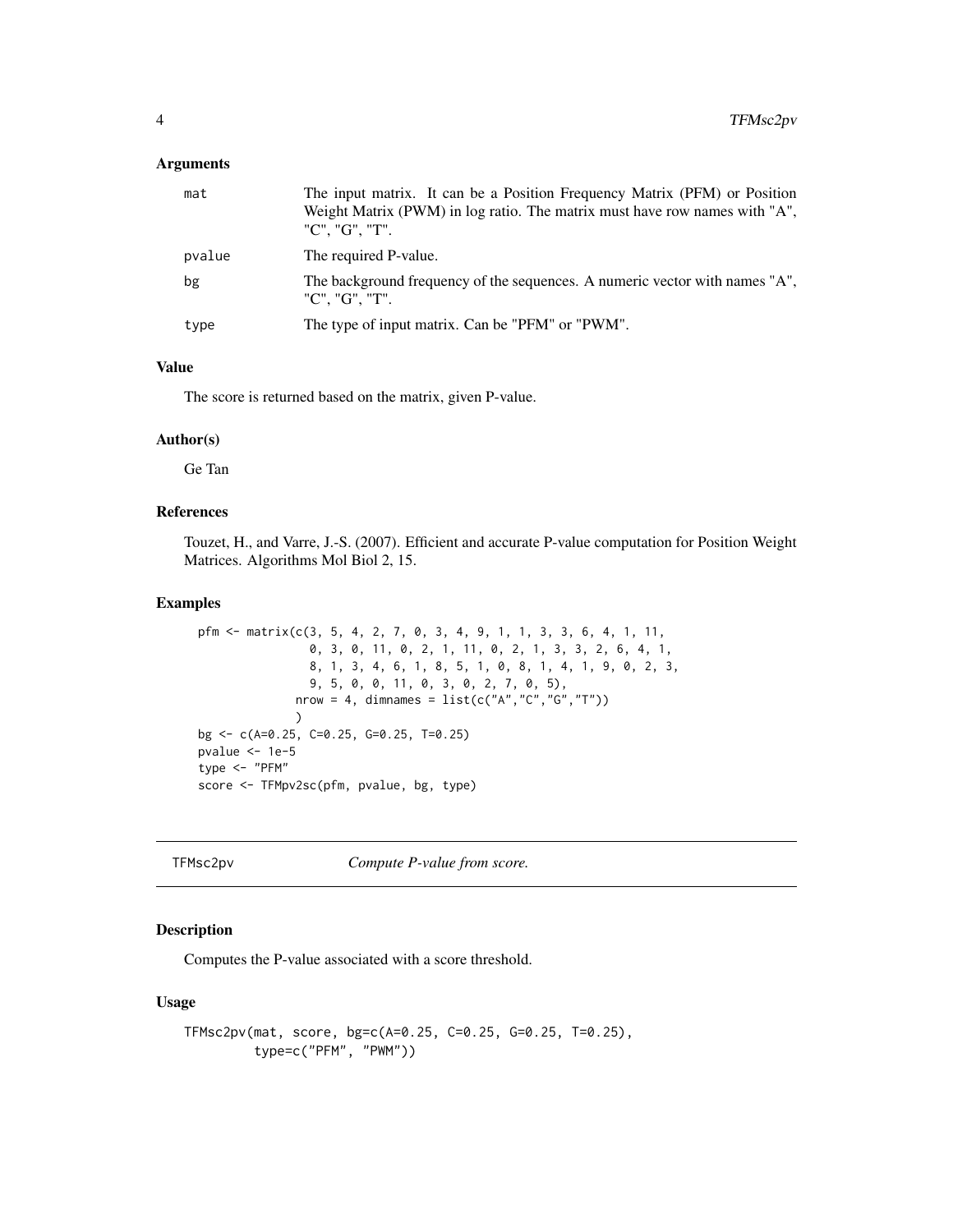#### TFMsc2pv 5

#### Arguments

| mat   | The input matrix. It can be a Position Frequency Matrix (PFM) or Position<br>Weight Matrix (PWM) in log ratio. The matrix must have row names with "A",<br>"C". "G". "T". |
|-------|---------------------------------------------------------------------------------------------------------------------------------------------------------------------------|
| score | The required score.                                                                                                                                                       |
| bg    | The background frequency of the sequences. A numeric vector with names "A",<br>"C". "G". "T".                                                                             |
| type  | The type of input matrix. Can be "PFM" or "PWM".                                                                                                                          |

#### Value

The P-value is returned based on the matrix, given the desired score.

#### Author(s)

Ge Tan

#### References

Touzet, H., and Varre, J.-S. (2007). Efficient and accurate P-value computation for Position Weight Matrices. Algorithms Mol Biol 2, 15.

#### Examples

```
pfm <- matrix(c(3, 5, 4, 2, 7, 0, 3, 4, 9, 1, 1, 3, 3, 6, 4, 1, 11,
                0, 3, 0, 11, 0, 2, 1, 11, 0, 2, 1, 3, 3, 2, 6, 4, 1,
                8, 1, 3, 4, 6, 1, 8, 5, 1, 0, 8, 1, 4, 1, 9, 0, 2, 3,
                9, 5, 0, 0, 11, 0, 3, 0, 2, 7, 0, 5),
              nrow = 4, dimnames = list(c("A", "C", "G", "T")))
bg <- c(A=0.25, C=0.25, G=0.25, T=0.25)
score <- 8.77
type <- "PFM"
pvalue <- TFMsc2pv(pfm, score, bg, type)
```